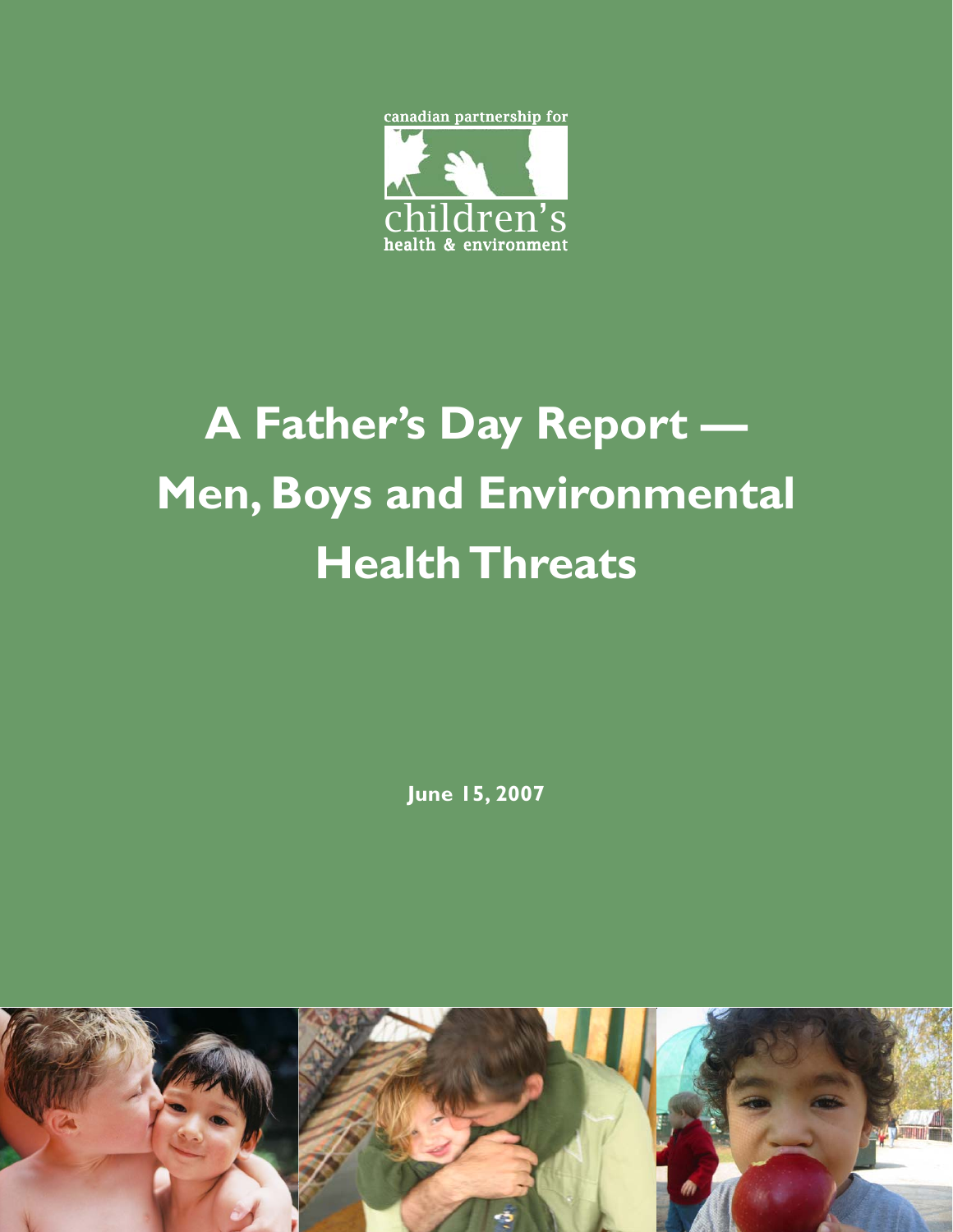CPCHE gratefully acknowledges Danielle Schirmer, our health promotion intern, for her excellent work in preparing this report. We also thank those CPCHE partners and staff who helped with further research, writing and editorial review: Myriam Beaulne, Kathleen Cooper, Lynn Marshall, Barbara McElgunn, Caryn Thompson, Franca Ursitti and Loren Vanderlinden. As always, we thank Krista Friesen for her beautiful work on design and layout.

The Canadian Partnership for Children's Health and Environment (CPCHE) is a multi-sectoral collaboration of organizations (formed in 2001) that is working to protect children's health from environmental exposures and toxic chemicals by moving children's environmental health issues

into the minds of decision-makers, service provider organizations, individual practitioners, parents and the public. CPCHE members include:

- Canadian Association of Physicians for the Environment Canadian Child Care Federation
- 
- Canadian Environmental Law Association
- Environmental Health Clinic, Women's College Hospital
- Learning Disabilities Association of Canada Ontario College of Family Physicians Ontario Public Health Association Pollution Probe
- South Riverdale Community Health Centre Toronto Public Health



#### **Table of Contents**

| <b>Introduction</b>                                                                                            |        |
|----------------------------------------------------------------------------------------------------------------|--------|
| <b>Boys at Risk</b>                                                                                            | 2      |
| Cancer                                                                                                         | 2      |
| Asthma                                                                                                         | 3      |
| Learning and Developmental Disorders and Disabilities<br><b>Birth Defects</b>                                  | 4<br>5 |
| Testicular Dysgenesis Syndrome: Starts in the Womb                                                             | 6      |
| <b>Fathers' Exposures and Their Children's Health</b><br>Fathers' Exposures and Potential Child Health Impacts | 8<br>9 |
| <b>Playing It Safe: Childproofing Tips for Fathers</b>                                                         | 11     |
| <b>Endnotes</b>                                                                                                | 12     |

Front cover photos courtesy of Mark Surman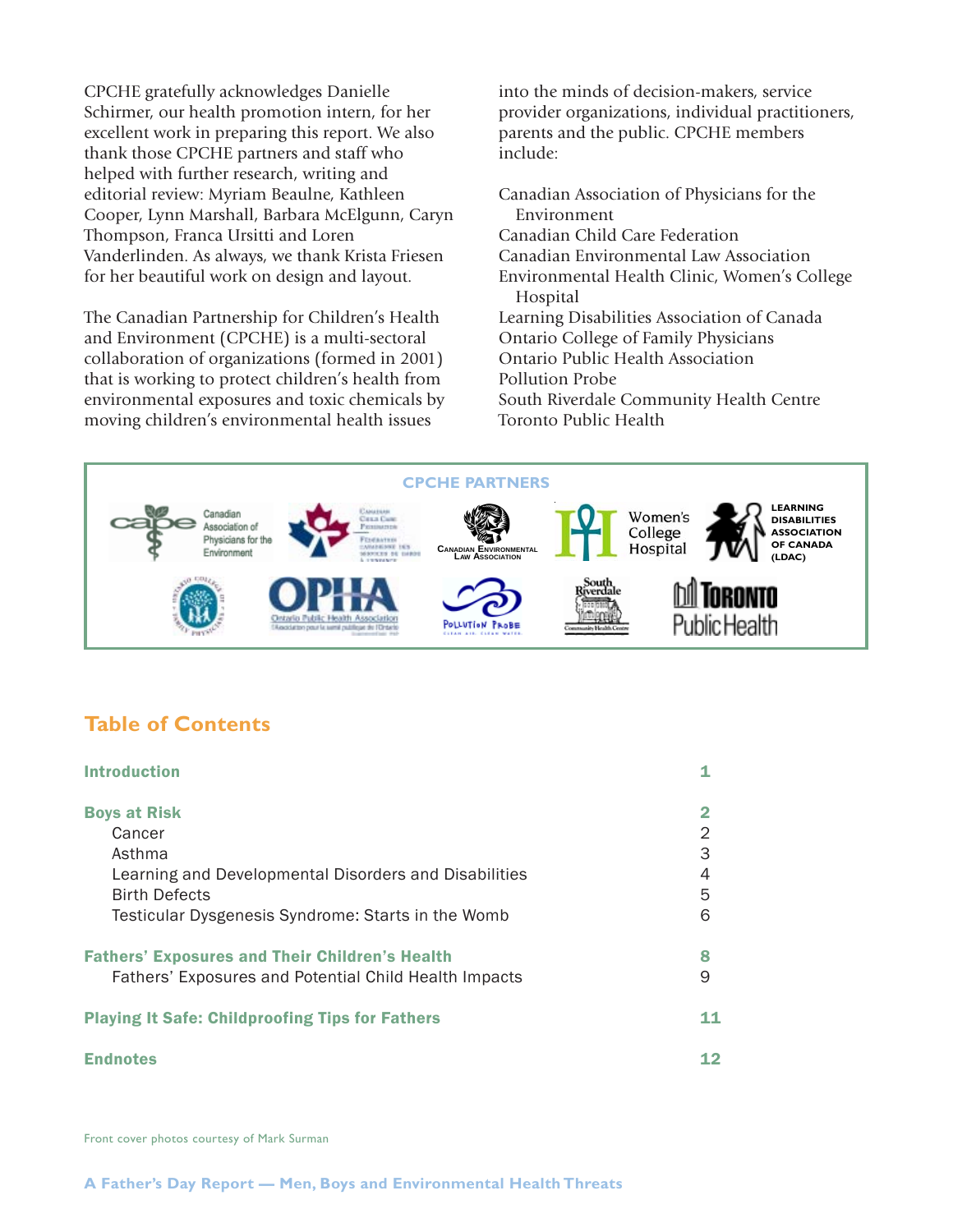### **Introduction**

The health of all children living in Canada is at risk from exposure to environmental hazards. Hundreds of toxic substances, such as air pollutants and pesticides are known, or are suspected of contributing to adverse child health outcomes. Much remains to be understood about environmental links to adverse health impacts. In the meantime, it is better to be safe than sorry. Much can be done to reduce or prevent exposures.

According to Health Canada:

- 12.2 per cent of children in Canada have  $a$ sthma $1$
- 26 per cent of children between the ages of six and eleven have one or more learning or behavioural problems<sup>2</sup>
- Birth defects are the leading cause of infant  $death<sup>3</sup>$
- Several cancers are on the rise among young adults<sup>4</sup>

For a number of these health outcomes boys seem to be particularly at risk. The prevalence of cancer, asthma, learning and behavioural disorders, and some birth defects appears to be greater among boys than among girls. Health outcomes where girls appear to be at higher risk

include breast cancer among young women, asthma after the age of 15, and two birth defects, *spina bifida* and congenital hip dislocation.

The reasons that boys appear to be at greater risk for the health outcomes discussed in this report are largely unknown. Several reasons have been suggested including genetic, hormonal, and physiological differences between the sexes.



Photo credit: Loren Vanderlinden

hydrocarbons, organophosphate pesticides, and polychlorinated biphenyls (PCBs).<sup>5</sup> Large scale biomonitoring studies have not yet been conducted in Canada that would help determine whether a similar difference exists in the Canadian population. It is not known why this male-female difference is the case, although differences in metabolism have been suggested, 6, 7 as well as potential differences in levels of exposure (e.g., through work).<sup>8</sup>

A father's exposure to toxic chemicals can affect the health of his children — male or female. Numerous studies have found a link between paternal occupational exposures and negative child health outcomes including birth defects, cancer and developmental delays.

This report summarizes the information currently available on the rates of diseases and disabilities of boys compared to girls and what is known about the environmental links to these health impacts. The issue of male vulnerability to environmental hazards is an emerging area of scientific research and public education.<sup>9</sup> More is known about the hazards of maternal exposures to toxic chemicals. The reduction or prevention

of maternal exposures remains very important for the health of all children. This report focuses on environmentally-linked diseases and disabilities amongst boys. It also examines the role fathers play in ensuring children's environmental health.

The focus of this Father's Day report is also on exposure to toxic chemicals

commonly encountered in the indoor and outdoor environment rather than on well-known hazards such as smoking, alcohol and drugs. We need to know more about the reasons why boys appear to be more vulnerable. In the meantime, both parents, and all members of society, can take action to prevent exposure to toxic chemicals.

Of concern is the fact that, according to US biomonitoring studies, men appear to have a greater body burden of certain chemicals than women including lead, polychlorinated dibenzofurans and some polycyclic aromatic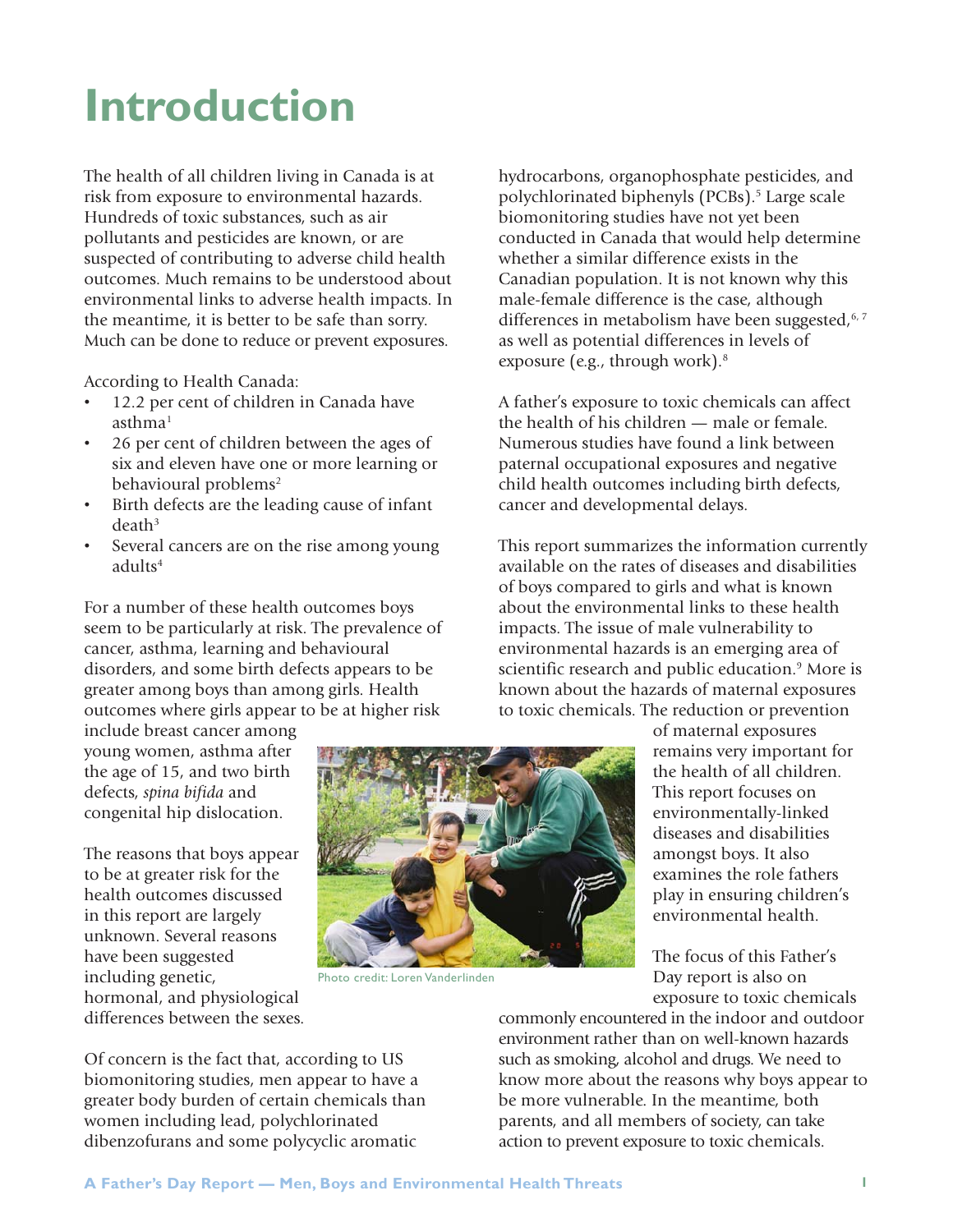### **Boys at Risk**

#### **Cancer**

Although childhood cancer is very rare in Canada it is a serious condition that has great impacts on affected children and families, including the potential for long-term (late) health effects in survivors.<sup>10</sup> Although mortality from childhood cancer has improved in recent decades, it is still the leading cause of illness-related death for children more than one year of age.<sup>11</sup> According to the Canadian Cancer Society and the National Cancer Institute of Canada, more boys between the ages of 0 and 19 are diagnosed with cancer every year in Canada than girls.<sup>12</sup> The reasons for this sex difference are unknown.

Among young adults (aged 20–44) cancer incidence shows a steady increase, although death from these cancers is dropping as well. Since the 1970s, there has been an overall upward trend in cancer incidence among young adults (aged  $20-44$ ) — at a rate of more than two per cent per year, or just under 20 per cent per decade. 14 Although cancer incidence remains greater among young women than among young men overall, the following cancers in particular have increased among young men:

- Non-Hodgkin's lymphoma 4.9 per cent per year increase between 1983 and 1994
- Testicular cancer  $-2.2$  per cent increase per year between 1983 and 1999

The causes of these increases are not known. Some of the increased incidence may be explained by improvements in diagnosis, but environmental health experts stress that it is not likely to be the whole explanation.<sup>15</sup> Since cancers develop after a long latency period, early childhood, prenatal or exposures prior to conception may be a contributing factor. Exposures of both the mother and the father (prior to conception or during pregnancy) are of concern.16, 17, 18 Exposures that occur when cells are rapidly dividing (particularly during development in the womb) are thought to pose the greatest risk.19



Photo credit: Mark Surman

#### **Incidence of All Childhood Cancers in Canada, 1978–200313**

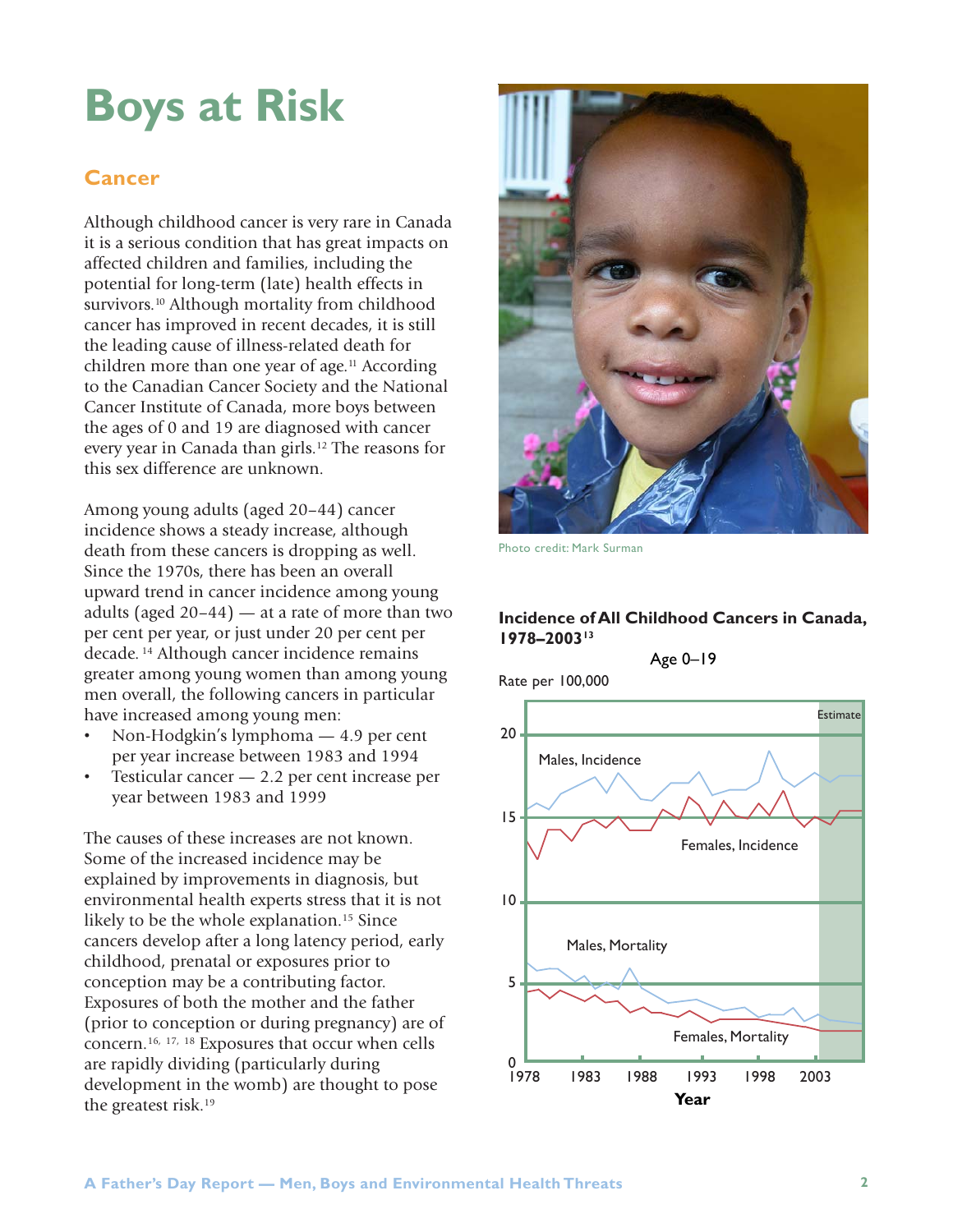Various cancers in children appear to be more likely with parental (often occupational) or childhood exposure to the following substances:20

- Pesticides
- Solvents
- Petroleum products
- Motor vehicle exhaust
- Benzene
- Hydrocarbons

#### **Childhood Cancer Statistics in Canada May Not Tell the Whole Story**

The number of new cases of cancer per 100, 000 children aged 0–19 per year increased in Canada between 1974 and 1984, but has not increased since that time. The lack of a clear upward trend in childhood cancer incidence could reflect Canada's relatively small population (especially since specific types of childhood cancer are relatively rare). In the US and the European Union — where the populations are larger — childhood cancer rates increased about one per cent per year over three decades. Steady increases occurred in the same cancers seen in children in other industrialized countries, including Canada. These cancers most often seen in children include leukemia, brain cancer and non-Hodgkin's lymphoma (NHL).<sup>21</sup>

#### **Asthma**

Asthma is an increasingly common childhood disease and it is more common in young boys than in young girls. In the 1996–1997 National Population Health Survey, asthma was reported in 12.2 per cent of children and youth in Canada under the age of 20 — up from just over two per cent in 1978.<sup>22</sup> The prevalence rate of asthma was 13.3 per cent of boys aged 0–14 years, compared with only 9.5 per cent of girls.<sup>23</sup> Similarly, between 1980 and 1990, hospitalization of young children in Canada for asthma increased by 28 per cent among boys compared to 18 per cent among girls.<sup>24</sup>

Why asthma is more common among boys is not clear but some researchers have suggested that it may be because they are born with smaller airways, relative to their lung size, than girls.25, 26 It may also be because they tend to have more allergies, which can predispose them to developing asthma.<sup>27</sup>

While research continues on many fronts, scientists generally agree that asthma is the result of an interaction between genetic predisposition and environmental triggers.28 Strong scientific evidence exists linking sources of indoor air pollution, such as dust mites and environmental tobacco smoke, to the development of asthma.<sup>29</sup> Similarly, there is considerable evidence linking exposure to outdoor air pollution (especially ozone) with the aggravation of asthma symptoms.30 Outdoor air pollution may be related to the development of new-onset asthma, although this has yet to be conclusively demonstrated.31 Finally, there is suggestive evidence that pesticides and volatile organic compounds (VOCs) emitted from furniture, cleaning products and household furnishings may act as triggers.<sup>32, 33</sup>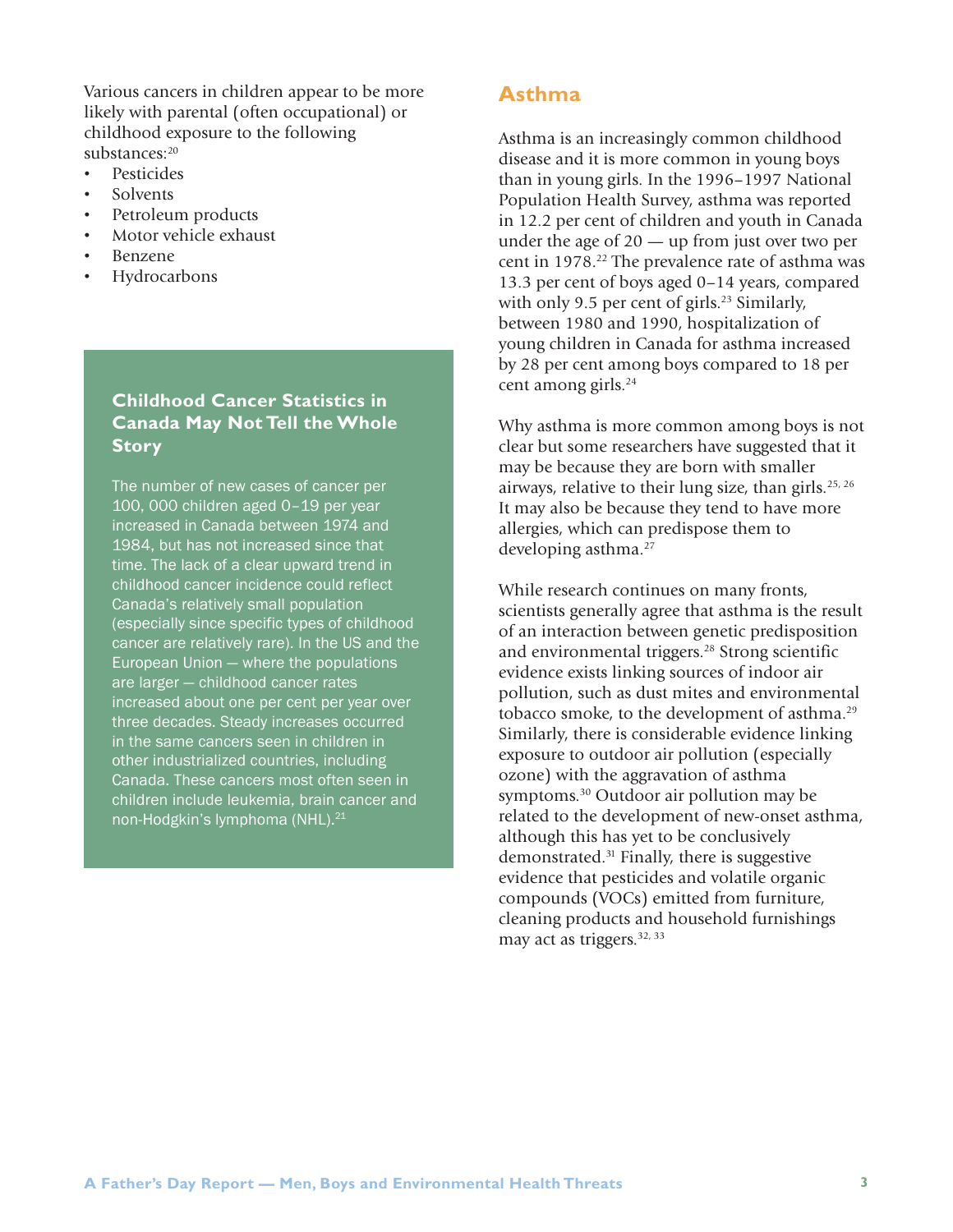#### **Learning and Developmental Disorders and Disabilities**

The prevalence of neurobehavioural and neurodevelopmental effects among children in Canada is strikingly high:

- According to data collected for the 1997 National Longitudinal Survey on Children and Youth, 26 per cent of children in Canada aged 6 to 11 years had at least one identifiable emotional/behavioural, academic or social problem<sup>34</sup>
- 16 per cent of children in Canada aged four to five years showed delayed vocabulary skills<sup>35</sup>
- And, according to the Autism Society of Canada, autism rates in Canada have climbed from an estimated one in 10,000 children 20 years ago to an apparent rate of one in every 200 children (or 50 per 10,000).36

For unknown reasons, boys are at an increased risk of having many of these disorders including autism, Attention Deficit Hyperactivity Disorder (ADHD), learning disabilities, Tourette's syndrome, cerebral palsy, and dyslexia.<sup>37, 38, 39, 40</sup> Autism is approximately four times more common in boys than in girls,<sup>41</sup> and according to



Photo credit: Canadian Association of Physicians for the Environment

the Learning Disabilities Association of Canada, among children with ADHD, boys outnumber girls by up to four to one.<sup>42</sup>

The reasons why neurodevelopmental disabilities are more common in boys than girls are not well understood and have not been researched to any great extent.43 Different explanations have been proposed including:44

- Genetic differences
- A slower rate of biological maturation in males
- A greater vulnerability to accidental physical injuries in males
- A different pattern of prenatal hormone production with effects on the programming of brain development
- The fact that a greater number of stem cell divisions occur during male fetal development which gives rise to a greater risk of genetic errors
- Differences in brain structure, function and chemistry<sup>45</sup>

Autism is a neurodevelopmental disorder characterized by difficulties with communication, impaired social interaction, and repetitive patterns of interests and behavior.46

**ADHD** is a "neurobiological disability that interferes with a person's ability to sustain attention or to focus on a task, and to control impulsive behaviour."47

Tourette's syndrome is a "neurological or 'neurochemical' disorder characterized by tics — involuntary, rapid, sudden movements or vocalizations that occur repeatedly in the same way."48

Learning disabilities can be lifelong, range in severity, and result from impairments in processes related to learning. They may also impact organizational skills, social perception and social interaction.49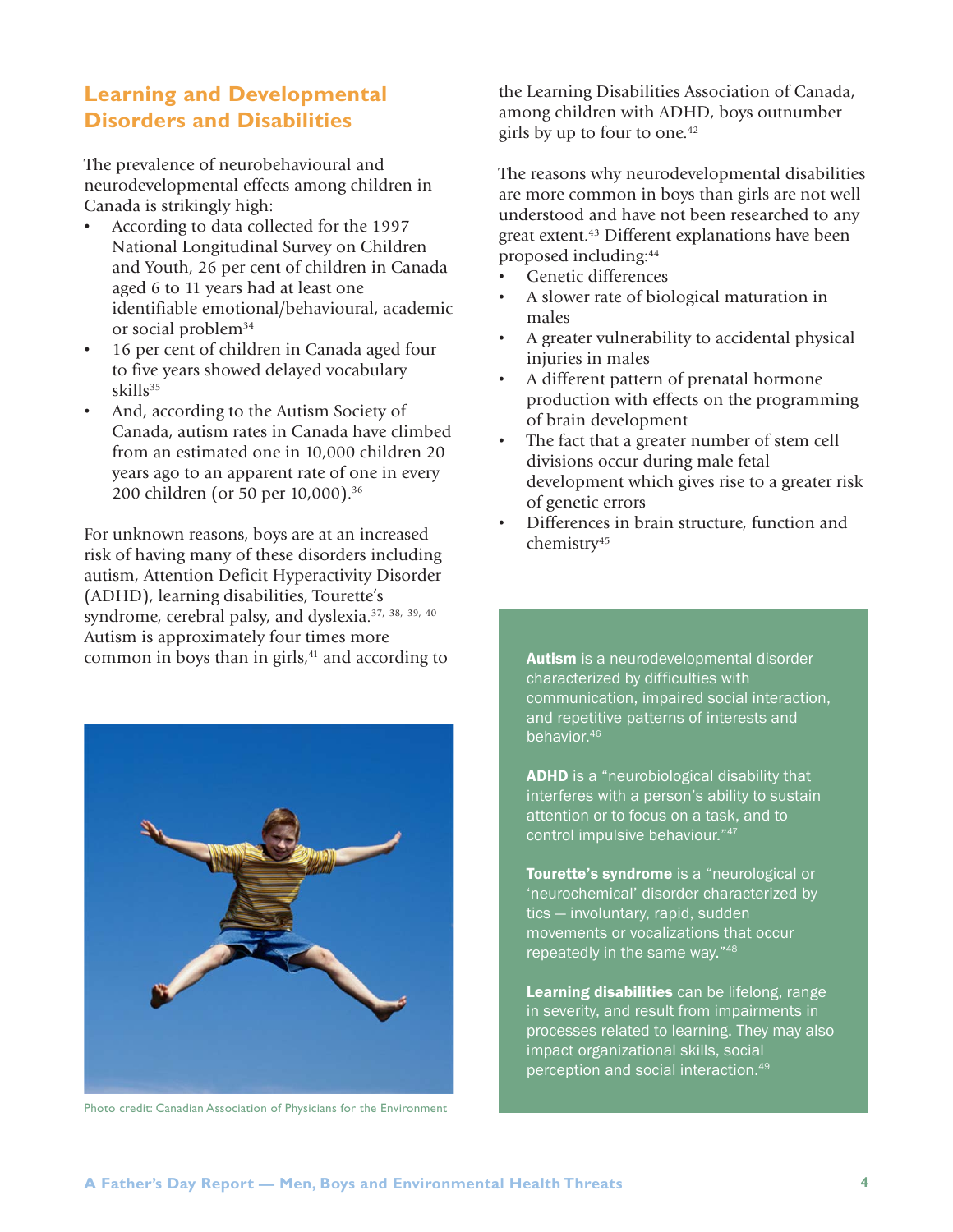*"You get only one chance to develop your brain. Developmental neurotoxicity therefore has high priority in environmental health."*

Source: Grandjean, P. 2004. "Neurodevelopmental Disorders in Children: Some Old and Emerging Threats." *EEA/ WHO/Collegium Ramazzini Workshop: Children in Their Environments*. Budapest, June 22.

A number of toxic substances in the environment are believed to contribute to the incidence of neurodevelopmental disabilities because they are neurotoxic, or in other words they have harmful effects on the developing brain and nervous system. Evidence of developmental neurotoxicity exists for a small number of substances. These include:50, 51, <sup>52</sup>

- Lead
- **Methylmercury**
- **Arsenic**
- Ionizing radiation
- Dioxins
- Some pesticides
- **Solvents**
- PCBs (industrial chemicals discontinued in the 1970s but still persistent in the environment)

However, scientists note that 201 chemicals have documented evidence of neurotoxicity in adults and over 1000 chemicals can cause neurotoxicity in laboratory studies. The ability of these or other chemicals to also cause neurotoxicity in the developing brain is poorly understood but of serious concern.<sup>53</sup>

Evidence is increasing about substances that are similar in many important ways to dioxins and PCBs.<sup>54</sup> In particular, there is growing evidence from animal studies about the developmental neurotoxicity of the flame retardants known as PBDEs. 55, 56, 57

#### **Birth Defects**

Of the 350,000 babies born in Canada every year, two to three per cent are born with birth defects.<sup>58</sup> Overall, birth defects tend to be more common in boys than in girls.<sup>59, 60, 61</sup> Note however that some specific defects are more common among girls (e.g., *spina bifida* and congenital hip dislocation.62 Canadian data do not indicate an overall upward trend in birth defects in recent decades.

Reproductive system defects, including cryptorchidism and hypospadias, account for about half of the increased risk of birth defects among boys.<sup>63</sup> In addition, some studies indicate that these two birth defects may be on the rise in industrialized countries across the last three to four decades. $64$  Stillbirths and miscarriages  $$ which are due in many cases to the presence of birth defects — also seem to be more common in boys.<sup>65</sup>

Environmental factors have been identified as a cause with relative certainty in two to three per cent of all cases of birth defects.<sup>66</sup> Other known causes include genetic conditions and intrauterine infections.67 However, for the majority of defects — nearly 60 per cent — the cause is unknown.<sup>68, 69, 70</sup> Experts agree that most birth defects likely result from multiple factors such as an interaction between one or more genes and the environment either prenatally or even prior to conception.<sup>71</sup>

Some environmental exposures are known to cause negative developmental outcomes, including birth defects. These include exposures of the mother or the father (before conception or during pregnancy) to high levels of:<sup>72</sup>

- Lead
- Methylmercury
- Ionizing radiation
- PCBs contaminated by dioxins and furans

Other suspected chemicals include: 73

- Organic solvents
- Some pesticides
- Some air pollutants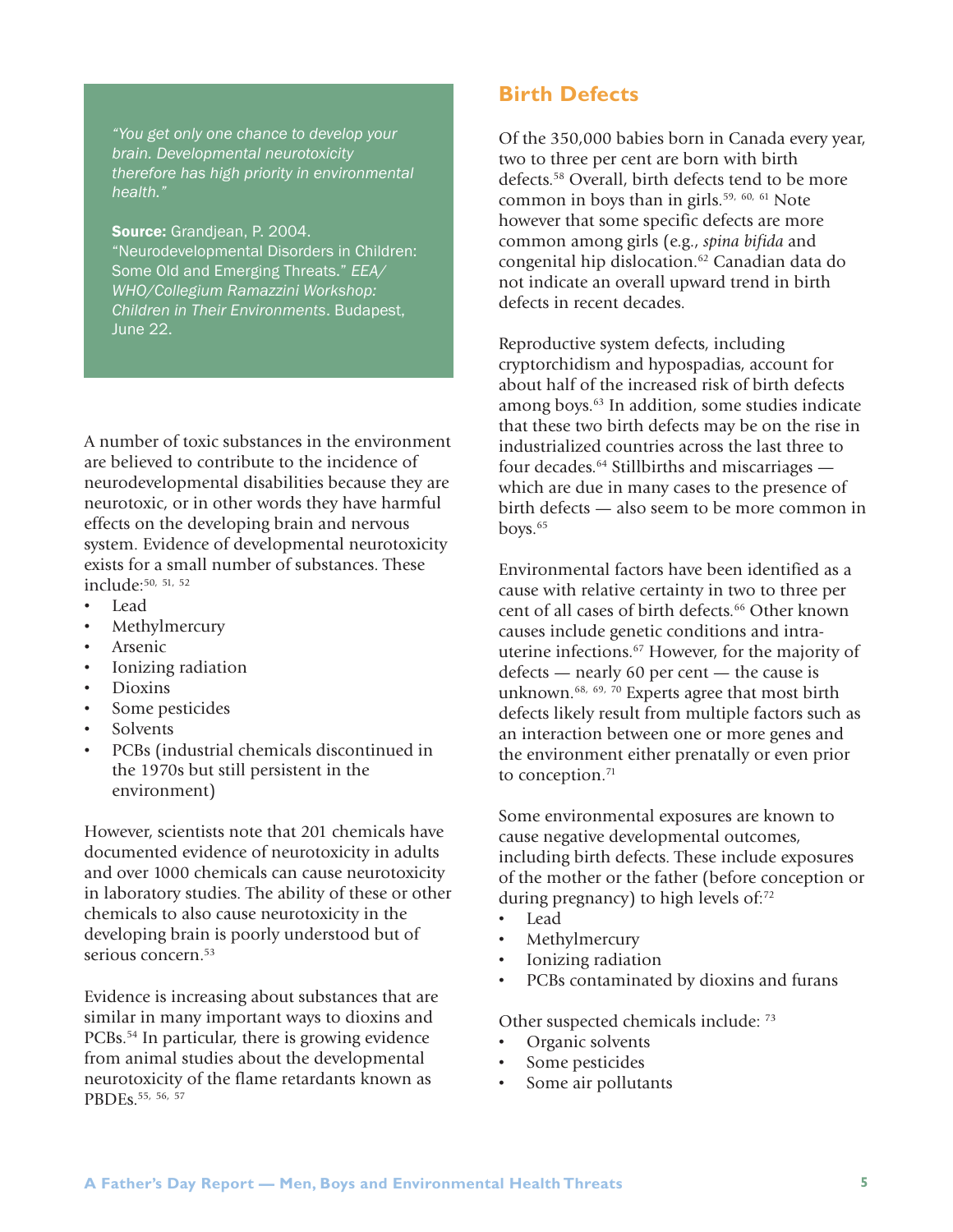**Cryptorchidism** is a condition where one or both testicles have not descended. It is a known risk factor for later development of testicular cancer.

**Hypospadias** refers to an abnormal opening of the urethra (or urinary tract) on the lower surface of the penis.

Environmental factors specifically associated with birth defects that are more common among boys have not been well studied. However, hypospadias in particular is associated with:<sup>74</sup>

- Exposure to pesticides and dioxins
- Living near hazardous waste sites
- Maternal work in the leather industry
- Paternal work as vehicle mechanics

The apparent susceptibility of boys to birth defects is not well understood but several suggestions have been made:

- Fetal development of the male reproductive system occurs very rapidly making it more vulnerable to harm from exposures (rapidly growing cells have a greater potential to incorporate errors than those that grow more slowly).<sup>75</sup>
- The development of the male reproductive system is more complex than the female reproductive system. The male system is dependent upon a progression from the female in the early embryo. With more developmental steps, greater opportunity arises for anomalies or birth defects to occur.76
- In defects that originate in an X chromosome, females have a chance to "neutralize" this defect as they have two X chromosomes, whereas males only have one X chromosome.77

#### **Testicular Dysgenesis Syndrome: Starts in the Womb**

Testicular Dysgenesis Syndrome (TDS) is a term used to describe a cluster of related reproductive effects that may have a common causal origin, including environmental exposures.<sup>78</sup> These effects include the birth defects cryptorchidism and hypospadias, poor semen quality (i.e., reduced sperm count, more abnormal sperm), lower fertility and perhaps also testicular cancer. Several researchers have noted that these male reproductive disorders appear to be increasing in most industrialized countries.79, 80, 81, 82, 83, <sup>84</sup> Between 1984 and 1996 there was a significant downward trend in sperm concentration in Canadian men,<sup>85</sup> and the Infertility Awareness Association of Canada estimates that infertility now affects over half a million Canadian men and women.<sup>86</sup>



Photo credit: Mark Surman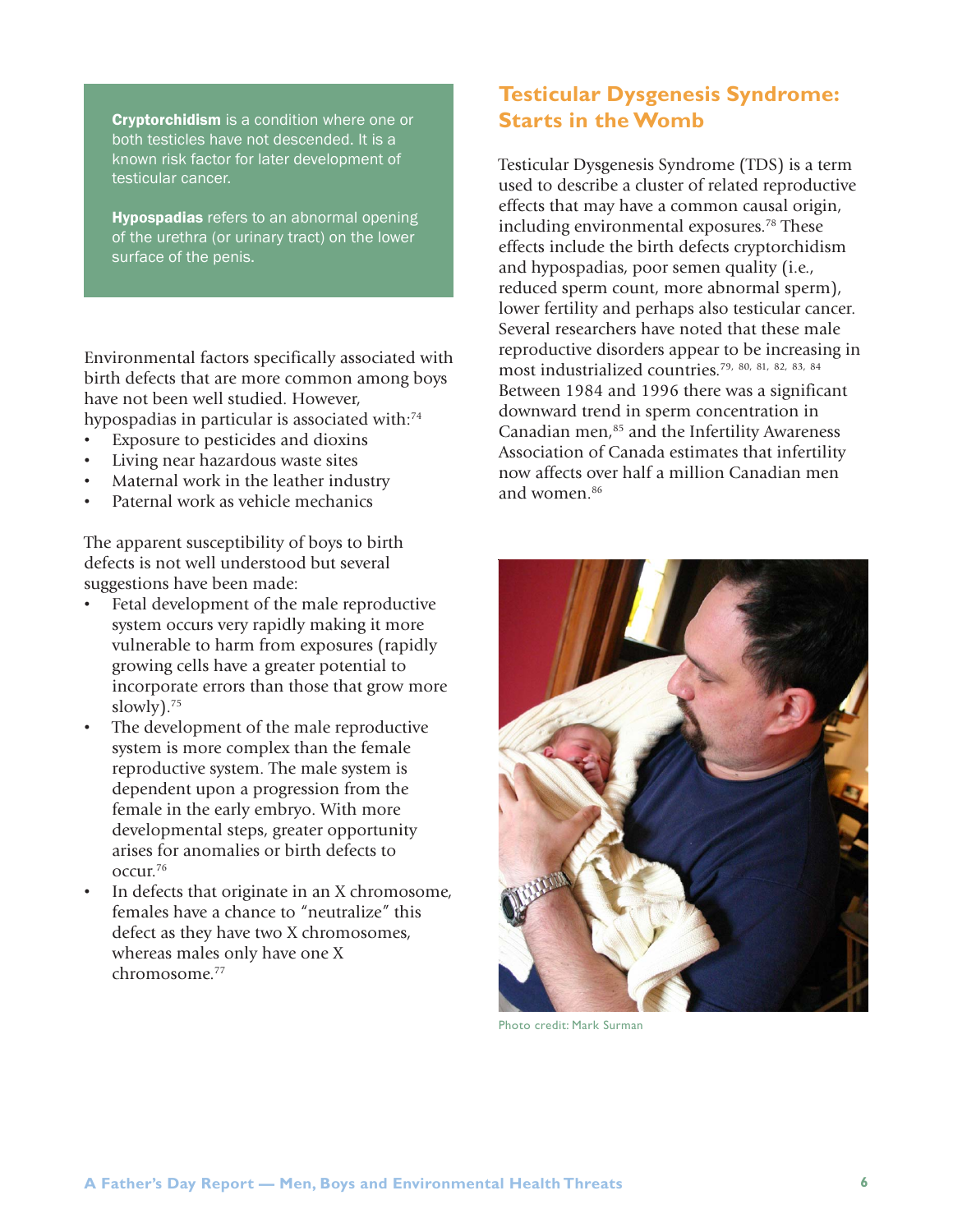Researchers hypothesize that TDS results from exposure to endocrine disrupting chemicals during pregnancy when male reproductive organs are developing.87, 88, 89 Interestingly, many endocrine disrupting chemicals began to be used in the 1970s when researchers started to observe TDS effects.90, 91, <sup>92</sup>

Endocrine disruptors are also suspected of being linked to the declining male to female sex ratio in many industrialized nations — that is, fewer male children are born every year.<sup>93</sup> Between 1970 and 1990, there was a decline of 2.2 males per 1000 live births in Canada.<sup>94</sup> Researchers suggest that endocrine disruptors may alter the normal path of male sexual development by altering the hormonal environment necessary to create the male reproductive structures. If certain male hormones are disrupted, the embryonic and fetal genital structures and gonads will develop differently and can appear feminized.<sup>95</sup> It is also thought that endocrine disruptors can trigger sexspecific mortality *in utero*. 96

#### **What are Endocrine Disrupting Chemicals (EDCs)?**

Often called "endocrine disruptors," "hormone disruptors" or "endocrine toxicants," EDCs are chemicals that can mimic or block hormones in our bodies. They can also be directly toxic to the endocrine system. The endocrine system coordinates and regulates communication between cells through hormones that act as chemical messengers, and it plays a crucial role in maintaining and coordinating normal growth, development and good health.<sup>97</sup>

Substances known to be highly toxic and that are thought to be endocrine disruptors include:<sup>98</sup>

- PCBs
- Dioxins and furans
- Organochlorine pesticides (e.g.,  $DDT$ )<sup>99</sup>

There is also limited but growing scientific evidence about the endocrine disrupting potential of the following substances:<sup>100</sup>

- Phthalates found in personal care products such as deodorant, cologne and aftershave, and in polyvinyl chloride plastic known as PVC or vinyl (identified by the #3 recycling symbol)
- Bisphenol  $A$  found in soft drink cans, tin food cans, dental sealants, resins, dyes and polycarbonate plastic food and water containers (identified by the #7 recycling symbol)
- Brominated flame retardants such as PBDEs — found in many consumer products including foam, fabrics, casings for computers and electronic appliances
- Surfactants such as nonylphenol used in detergents, cleaners, degreasers, paints, and some pesticides and cosmetics
- Lead, cadmium and mercury<sup>101</sup> toxic metals found in a variety of consumer products such as inexpensive jewellery (lead), thermometers or thermostats and paints (mercury), and some plastics (lead and cadmium).

People are exposed to these chemicals mainly through food and consumer products, although adult exposures in some work settings are likely higher than elsewhere (e.g., the application of pesticides by farmers, or the use of metals, vinyl chloride and other chemicals in many industrial processes).102 Experimental studies, mainly in animals, have shown that it takes only a relatively small amount of exposure to these chemicals to disrupt normal hormone functioning.<sup>103</sup>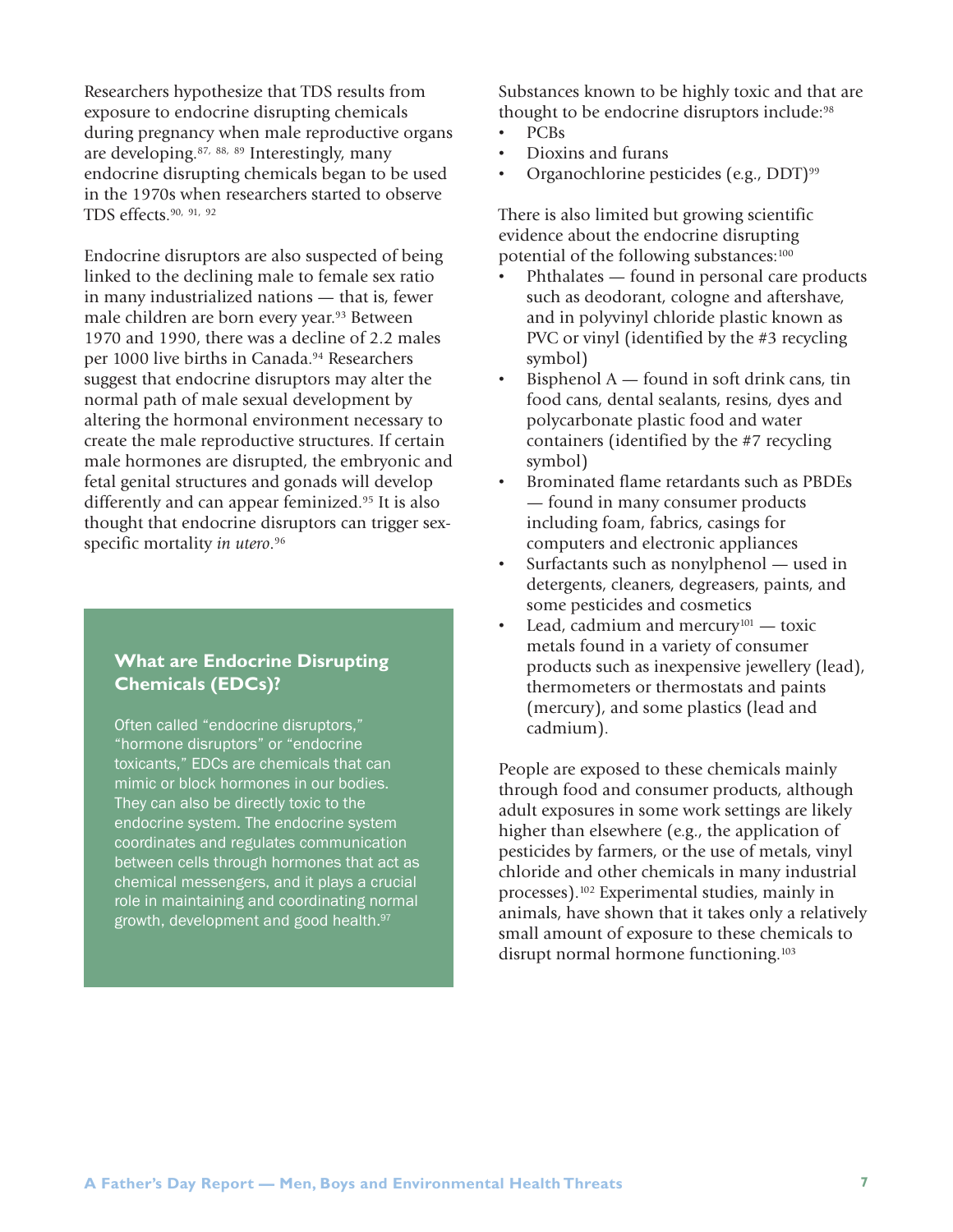### **Fathers' Exposures and Their Children's Health**

Numerous studies have found positive associations between fathers' exposures to environmental chemicals and fetal or child health problems (in both boys and girls) including low birth weight, spontaneous abortion, congenital anomalies, cancer and developmental delays.<sup>104</sup> Laboratory, epidemiological and animal studies all suggest that paternal exposures are important.<sup>105</sup>

Some researchers think that fathers may be more vulnerable to harm from toxic chemicals than mothers in the sense that they are more likely to pass on damage from such exposures to the developing fetus.<sup>106</sup> This is because, once males reach maturity, sperm are constantly developing and are therefore continuously vulnerable to encountered harmful exposures.<sup>107</sup> Whether these exposures create greater vulnerability prior to conception or not, it is important to remember that maternal exposures to toxic chemicals are of equally serious concern.

Father's exposures have the potential to create risks across the entire course of fetal and child development. 108, 109, 110, 111 The relative importance of different individual exposures and their origin and timing may vary. They may also occur simultaneously. For example, harmful exposures can occur prior to conception and lead to genetic mutations in sperm. Chemicals of concern can also be carried in seminal fluid and be transfered



Photo credit: Mark Surman

to the mother affecting conception or birth outcome. As well, fathers can bring home hazardous chemicals from the workplace, on their clothing, skin, hair, shoes or equipment, or they may create exposures at home through the use of pesticides or other toxic chemicals, especially during home renovations. These activities can in turn lead to maternal and then fetal exposure during pregnancy, or to contamination of the home environment during childhood.

The majority of studies on paternal exposures to toxic chemicals and their effects on child health have focused on exposures encountered in the workplace. These are highlighted in the table on the next page.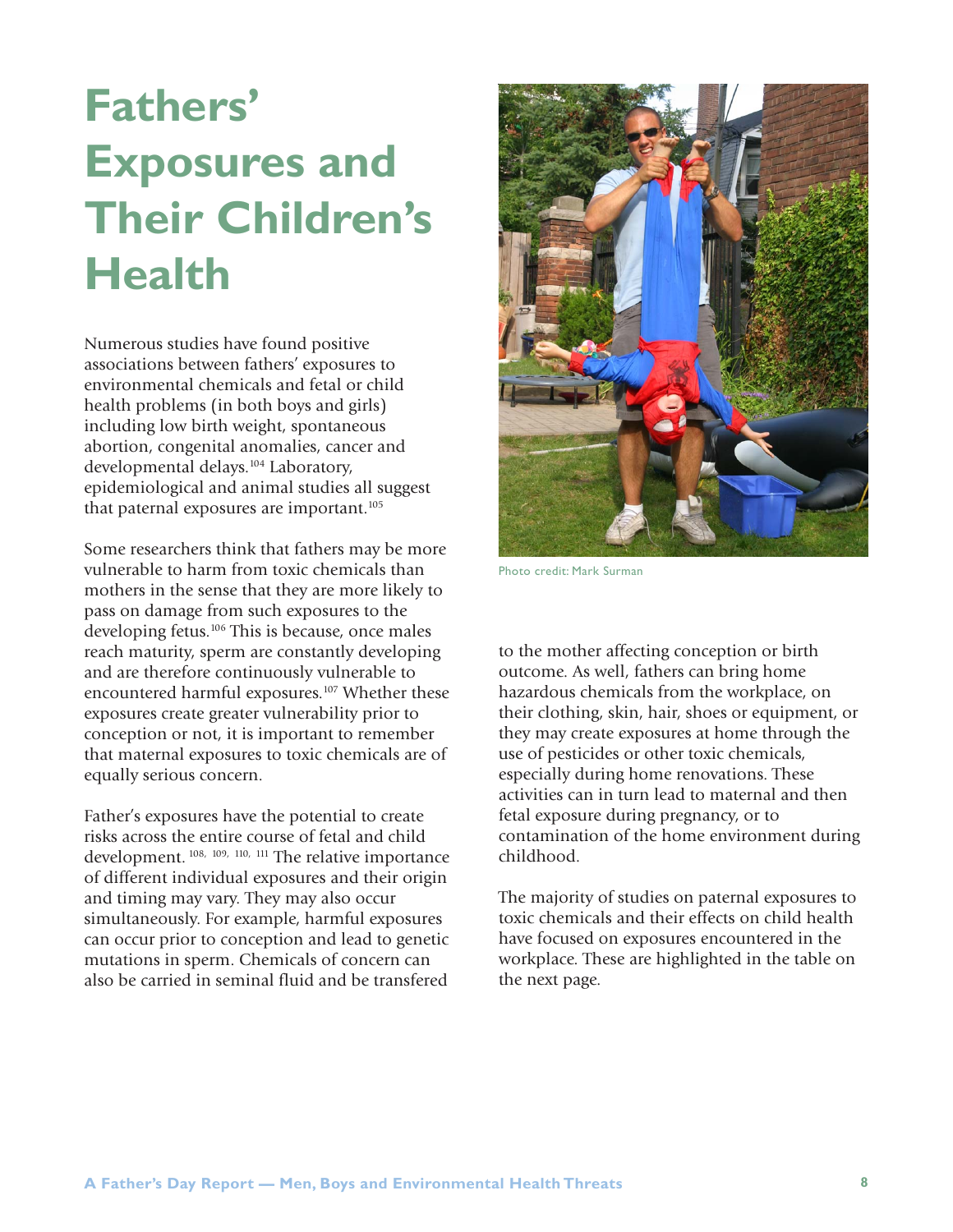### **Fathers' Work Exposures and Potential Child Health Impacts**

| <b>Chemicals of</b><br><b>Concern</b>                                                                        | <b>Work Settings</b>                                                                                                                                                                                                                                                                  | <b>Potential Impacts</b>                                                                                                                                                                                                                                                                                                                                                                                                                                                                                                                                                                                                                                                                                                                                                                                                                                                                                                                                                                                                                                                                                                                                                                                              |
|--------------------------------------------------------------------------------------------------------------|---------------------------------------------------------------------------------------------------------------------------------------------------------------------------------------------------------------------------------------------------------------------------------------|-----------------------------------------------------------------------------------------------------------------------------------------------------------------------------------------------------------------------------------------------------------------------------------------------------------------------------------------------------------------------------------------------------------------------------------------------------------------------------------------------------------------------------------------------------------------------------------------------------------------------------------------------------------------------------------------------------------------------------------------------------------------------------------------------------------------------------------------------------------------------------------------------------------------------------------------------------------------------------------------------------------------------------------------------------------------------------------------------------------------------------------------------------------------------------------------------------------------------|
| Some<br>pesticides                                                                                           | Farms, pesticide production<br>facilities, gardens and<br>greenhouses, golf courses,<br>etc.                                                                                                                                                                                          | Fathers' work exposure to pesticides have been associated<br>with a host of negative child health outcomes including:<br>birth defects <sup>112</sup><br>$\bullet$<br>childhood cancers <sup>113, 114</sup><br>$\bullet$<br>spontaneous abortion <sup>115</sup><br>$\bullet$<br>developmental disorders <sup>116, 117</sup><br>$\bullet$<br>In a study of male pesticide applicators working on farms,<br>their children were found to have a higher rate of birth<br>defects or developmental disorders in the first three years<br>of life. <sup>118</sup> This was especially the case in their male children.<br>In a study of Ontario farmers "higher risks for miscarriage<br>and prematurity[were] found with direct paternal exposure<br>to certain agricultural pesticides."119 Many studies have<br>found that children of Vietnam veterans exposed to the<br>banned herbicide Agent Orange, have an increased risk of<br>spina bifida, cleft palate and tumors. <sup>120</sup>                                                                                                                                                                                                                             |
| Petroleum-<br>derived<br>hydrocarbons<br>including<br>motor vehicle<br>exhaust,<br>paints,<br>solvents, etc. | Petroleum and chemical<br>industries, rubber<br>manufacturing, printing<br>shops, motor vehicle related<br>industries (e.g., body shops),<br>painting and aircraft<br>industries, hair salons, dry<br>cleaners, electrical<br>assembling, installing or<br>repairing industries, etc. | Fathers work exposures to solvents are associated with<br>increased incidence of: <sup>121</sup><br>childhood cancer<br>$\bullet$<br>spontaneous abortion<br>$\bullet$<br>birth defects<br>$\bullet$<br>low birth weight<br>$\bullet$<br>More specifically, exposure to solvents and specifically<br>chlorinated solvents, benzene, alcohols, methyl ethyl<br>ketone, petroleum products and motor vehicle exhaust is<br>associated with childhood leukemia. <sup>122</sup><br>Exposure to benzene, alcohols, lacquer thinner, turpentine<br>and hydrocarbons including diesel fuel is associated with<br>neuroblastoma, a nerve cell cancer. <sup>123</sup><br>Exposure to solvents and petroleum products is associated<br>with acute non-lymphocytic leukemia. <sup>124</sup><br>And exposure to vinyl chloride, organic solvents, toluene,<br>xylene, gasoline, benzene, tricholoroethane, and methylene<br>chloride is associated with spontaneous abortions. <sup>125, 126, 127</sup><br>There is some suggestive evidence of adverse effects on<br>men's reproductive functioning from exposure to solvents.<br>Glycol ethers are classified as toxic to reproduction in the<br>European Union. <sup>128</sup> |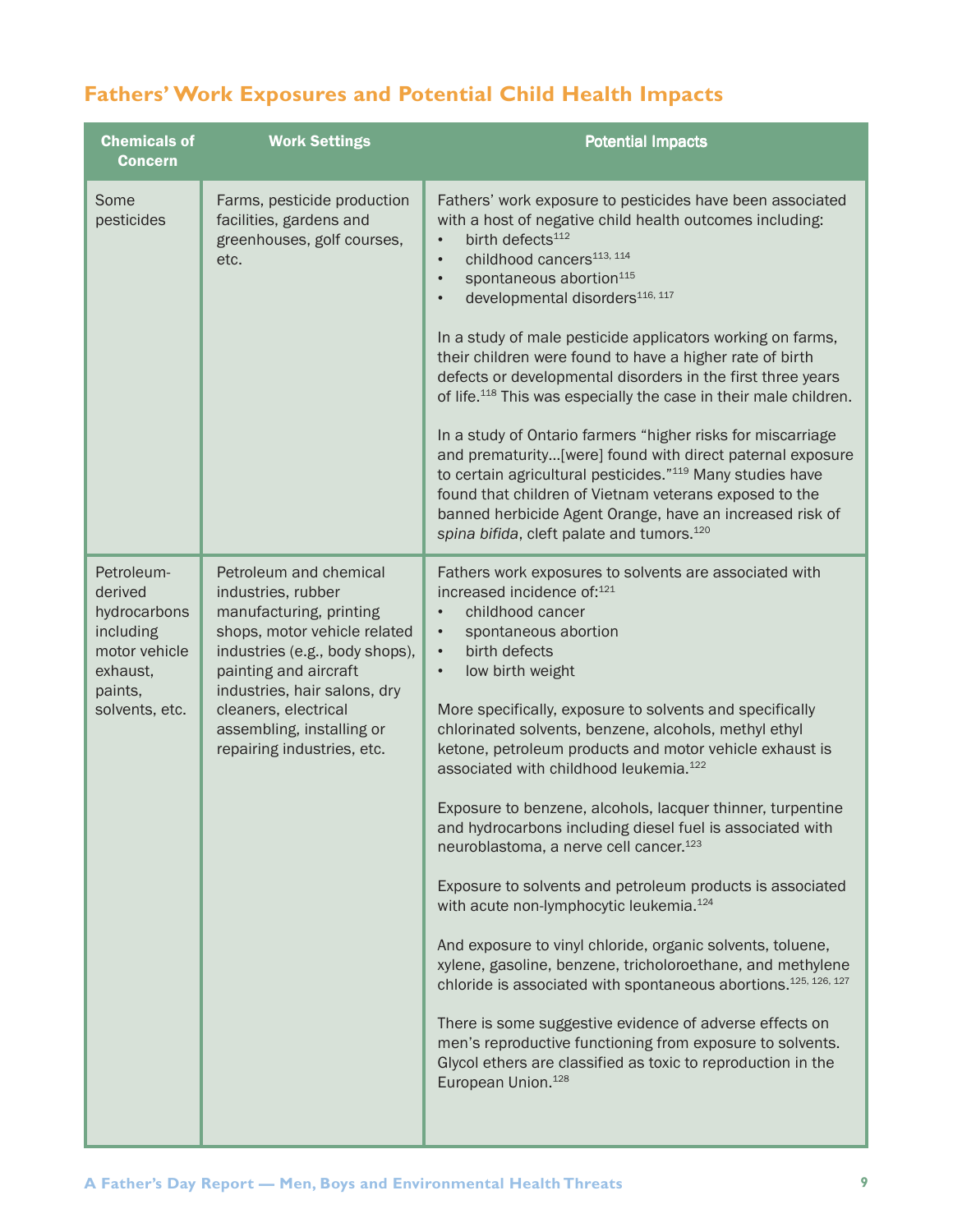| <b>Chemicals of</b><br><b>Concern</b> | <b>Work Settings</b>                                                                                                       | <b>Potential Impacts</b>                                                                                                                                                                                                                                                                                                                                                  |
|---------------------------------------|----------------------------------------------------------------------------------------------------------------------------|---------------------------------------------------------------------------------------------------------------------------------------------------------------------------------------------------------------------------------------------------------------------------------------------------------------------------------------------------------------------------|
| Anesthetics                           | Operating rooms, dentists<br>offices, veterinary clinics                                                                   | Fathers' work exposure to inhalation anesthetics have been<br>associated with: 129, 130<br>spontaneous abortions<br>congenital malformations                                                                                                                                                                                                                              |
| <b>Metals</b>                         | Plate and steel industries,<br>smelters, metal processing,<br>welding industries, battery<br>plants, car repair facilities | Paternal work exposures to various metals including<br>mercury, lead, zinc and copper have been associated with<br>an increased risk of:<br>childhood cancers <sup>131, 132</sup><br>birth defects <sup>133</sup><br>spontaneous abortions <sup>134, 135, 136, 137</sup><br>Some metals have also been linked to decreased sperm<br>quality and fertility. <sup>138</sup> |
| lonizing<br>radiation                 | Nuclear power plants                                                                                                       | Children of fathers exposed to low-level ionizing radiation at<br>a nuclear plant in England had a six to eight fold increase<br>risk of leukemia, although this finding remains<br>controversial. <sup>139</sup>                                                                                                                                                         |



Photo credit: Tatiana Morita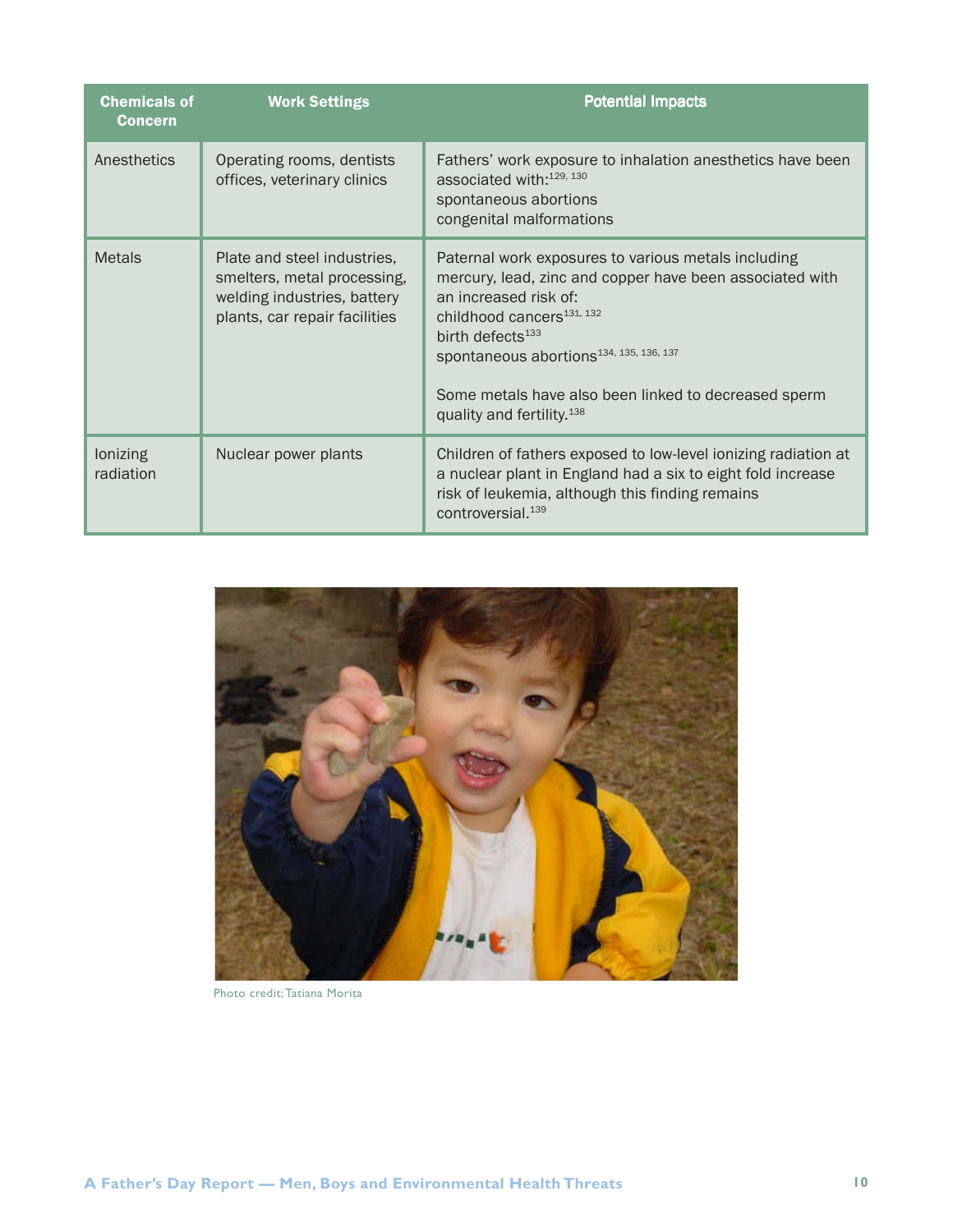### **A Father's Day Report — Men, Boys and Environmental Health Threats 11**

## **Playing It Safe: Childproofing Tips for Fathers**

As a father, you can take steps to minimize the toxic substances that you, your partner and your children may be exposed to. You can do this at work, at home and in your community. Remember that these tips are just as important for mothers.

At work, become aware of possible environmental and occupational hazards. If you work with chemicals, or in construction or renovation, make sure you take all necessary precautions to protect yourself and your family:

- Wear protective clothing and equipment (e.g., masks, gloves, or other protections)
- Wash your hands when possible, especially before eating
- Change your clothes and shower when you get home if facilities are not available at your workplace
- Wash work clothes separately from other clothes
- Keep work equipment outside if possible (in the tool shed or garage for example)

For more information on the chemicals you may be exposed to on the job, and what you can do about them, contact the Canadian Centre for Occupational Health and Safety at 1-800-668- 4284 or visit www.ccohs.ca.

At home, it is important to:

- Remove shoes at the door
- Wet dust, vacuum and ventilate your home regularly
- Minimize your use of toxic chemicals: buy personal care products and cleaning products that are less toxic. See www.lesstoxicguide.ca for a list of safe alternatives
- If your hobbies involve the use of hazardous substances make sure these are not practiced in the living areas of the house, that your workspace is kept well ventilated, and that you wear protective clothing

For many more useful tips, see *Child Health and the Environment — A Primer* and the *Playing It Safe* brochure available at www.healthyenvironmentforkids.ca.

And in the community, as fathers you can:

- Become aware of the chemicals your children may be exposed to in childcare facilities, schools, playgrounds, parks, libraries, sports fields and arenas. Ask what products are being used — particularly cleaning products and pesticides — and whether they have been evaluated for health impacts. Find out if alternative products or approaches have been considered.
- Start or support campaigns to reduce pesticide use, promote energy efficiency, and reduce greenhouse gas emissions, etc.
- Voice your concerns to your elected officials — many issues require policy change at the municipal, provincial or federal level.

For more information on ways you can get involved and steps that you can take to ensure a healthy future for you and your children visit the Canadian Partnership for Children's Health and Environment at www.healthyenvironmentforkids.ca.



Photo credit: Mark Surman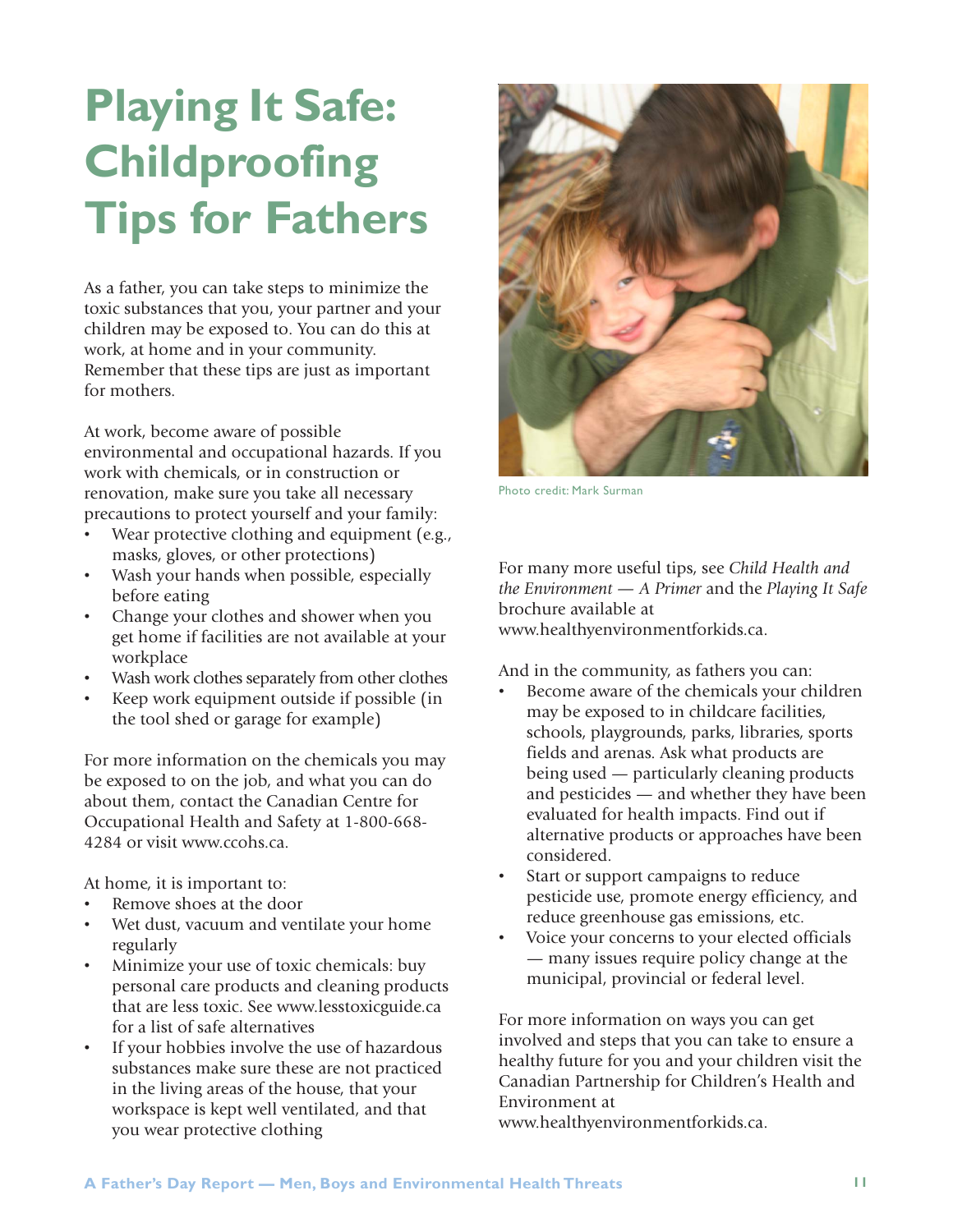#### **Endnotes**

- <sup>1</sup> Health Canada. 1999. *Measuring Up: A Health Surveillance Update on Canadian Children and Youth.* Rusen, ID and C McCourt, eds. Accessed at www.phacaspc.gc.ca/publicat/meas-haut.
- <sup>2</sup> Landy, S and KK Tam. 1998. "Understanding the Contribution of Multiple Risk Factors on Child Development at Various Stages. National Longitudinal Study in Children and Youth." Workshop paper given at *Investing in Children, A National Research Conference*.
- <sup>3</sup> Health Canada. 1999.
- <sup>4</sup> Cancer Care Ontario. 2006. *Cancer in Young Adults in Canada.* Accessed at www.cancercare.on.ca/pdf/ CYAC2006E.pdf
- <sup>5</sup> Centers for Disease Control and Prevention. 2005. *Third National Report on Human Exposure to Environmental Chemicals.* Atlanta: National Center for Environmental Health.
- <sup>6</sup> Centers for Disease Control and Prevention. 2005.
- Arbuckle, TE. 2006. "Are There Sex and Gender Differences in Acute Exposure to Chemicals in the Same Setting?" *Environmental Research, 101*: 195–204.
- Arbuckle. 2006.
- <sup>9</sup> Daniels, C. 2006. *Exposing Men: The Science and Politics of Male Reproduction*. New York: Oxford University Press.
- <sup>10</sup> Savitz, DA. 2001. Environmental exposures and childhood cancers: Our best may not be good enough. *Am J. Pub Health, 91*(4): 562–563.
- <sup>11</sup> Health Canada. 1999.
- <sup>12</sup> Canadian Cancer Society and the National Cancer Institute of Canada. 2007. *Canadian Cancer Statistics 2007*. Accessed at www.ncic.cancer.ca/vgn/images/ portal/cit\_86751114/21/40/1835950430cw\_2007 stats\_en.pdf
- <sup>13</sup> The Canadian Cancer Society and the National Cancer Institute of Canada. 2007. *Canadian Cancer Statistics 2007*. Accessed at www.ncic.cancer.ca/vgn/images/ portal/cit\_86751114/21/40/1835950430cw\_2007 stats\_en.pdf
- <sup>14</sup> Cancer Care Ontario. 2006.
- Kaiser, J. 1999. "Epidemiology: No Meeting of Minds on Childhood Cancer." *Science Magazine, 286*(5446): 1832–1834
- <sup>16</sup> Gouveia-Vigeant, T and J Tickner. 2003. *Toxic Chemicals and Childhood Cancer: A Review of the Evidence.* Lowell, MA: Lowell Center for Sustainable Production.
- 0Ishan, AF, L Anderson, E Roman, N Fear, M Wolff, R Whyatt, V Vu, BA Diwan and N Potischman. 2000. "Workshop to Identify Critical Windows of Exposure for Children's Health: Cancer Work Group Summary." *Environmental Health Perspectives, 108*(S3): 595–597.
- 18 Anderson, LM, BA Diwan, NT Fear and E Roman. 2000. "Critical Windows of Exposure for Children's Health: Cancer in Human Epidemiological Studies and Neoplasms in Experimental Animal Models." *Environmental Health Perspectives,* 108(S3): 573–594.
- $19$  Olshan et al. 2000.
- <sup>20</sup> Gouveia-Vigeant and Tickner. 2003.
- Canadian Partnership for Children's Health and Environment (CPCHE). 2005. *Child Health and the Environment — A Primer*. Accessed at www.healthyenvironmentforkids.ca/Primer.pdf
- <sup>22</sup> Health Canada. 1999.
- <sup>23</sup> Health Canada. 1999.
- Dales, RE, M Raizenne, S El-Saadany, J Brook and R Burnett. 1994. "Prevalence of Childhood Asthma Across Canada." *International Journal of Epidemiology, 23*(4): 775–781.
- <sup>25</sup> Venn, A, S Lewis, M Cooper, J Hill and J Britton. 1998. "Questionnaire Study of Effect of Sex and Age on the Prevalence of Wheeze and Asthma in Adolescence." *British Medical Journal, 316*: 1945–1946.
- <sup>26</sup> Clough, JB. 1993. "The Effect of Gender on the Prevalence of Atopy and Asthma." *Clinical and Experimental Allergy, 23*: 883–885.
- <sup>27</sup> Clough. 1993.
- <sup>28</sup> Wigle, DT. 2003. *Child Health and the Environment*. New York: Oxford University Press.
- <sup>29</sup> Toronto Public Health. 2005. *Environmental Threats to Children, Understanding the Risks, Enabling Prevention.* Accessed at www.toronto.ca/health/hphe/ pdf/boh\_environmental\_threats\_summary\_ all.pdf
- <sup>30</sup> As summarized in Toronto Public Health. 2005.
- <sup>31</sup> As summarized in Toronto Public Health, 2005.
- <sup>32</sup> As summarized in Toronto Public Health. 2005.<br><sup>33</sup> Migle 2002
- $33$  Wigle. 2003.
- Landy and Tam. 1998.
- $35$  Landy and Tam. 1998.<br> $36$  Autism Society of Cana
- <sup>36</sup> Autism Society of Canada. 2004. *Canadian Autism Research Agenda and Canadian Autism Strategy. A White Paper.* Accessed at www.autismsociety canada.ca/pdf\_word/finalwhite-eng.pdf.
- <sup>37</sup> Autism Society of Canada. 2004.
- US Department of Health and Human Services (USDHHS). 2005. *Summary Health Statistics for US Children: National Health Interview Survey, 2003.* National Center for Health Statistics. Vital Health Statistics. 10(223). Accessed at www.cdc.gov/nchs/ data/series/sr\_10/sr10\_223.pdf.
- 39 Thompson, T, M. Caruso and K Ellerbeck. 2003. "Sex Matters in Autism and Other Developmental Disabilities." *Journal of Learning Disabilities, 7*(4): 345–362.
- <sup>40</sup> Rutter, M, A Caspi and TE Moffitt. 2003. "Using Sex Differences in Psychopathology to Study Causal Mechanisms: Unifying Issues and Research Strategies." *Journal of Child Psychology and Psychiatry, 44*(8): 1092–1115.
- 41 Autism Society of Canada. 2004.
- Learning Disabilities Association of Canada (LDAC). 2005. *Fact Sheet #1: An Overview of ADHD.* Accessed at www.ldac-taac.ca/InDepth/pdf/1.pdf.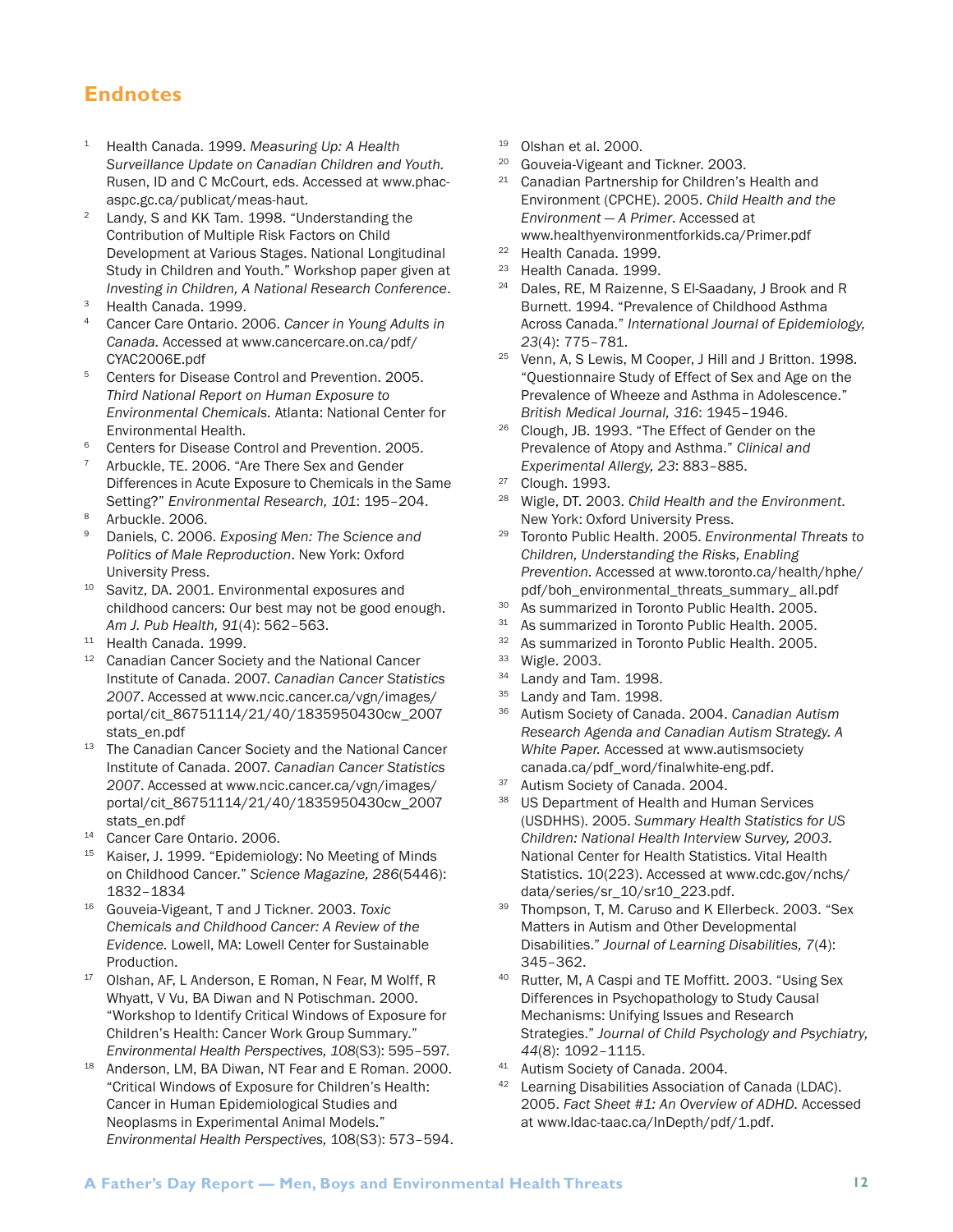- <sup>43</sup> Thompson, 2003.
- <sup>44</sup> Rutter et al. 2003.
- <sup>45</sup> Cosgrove, KP et al. 2007. Evolving Knowledge of Sex Differences in Brain Structure, Function and Chemistry. Biol. Psychiatry, in press.
- <sup>46</sup> Autism Society of Canada. 2007. What is *Autism Spectrum Disorder?* Accessed at www.autismsociety canada.ca/pdf\_word/info\_ASC%27swhatisautism infosheet\_19\_04\_07\_e.pdf.
- <sup>47</sup> LDAC. 2005.
- <sup>48</sup> Tourette Syndrome Foundation of Canada. 2007. *Questions and Answers: What is TS?* Accessed at www.tourette.ca/qa.html.
- <sup>49</sup> Learning Disabilities Association of Canada (LDAC), 2002. Official Definition of Learning Disabilities. Adopted by the Learning Disabilities Association of Canada, January 30, 2002. On-line at www.ldactaac.ca/Defined/pdf/jan02eng.pdf.
- <sup>50</sup> Grandjean, P and PJ Landrigan. 2006. "Developmental Neurotoxicity of Industrial Chemicals." *The Lancet, 368*(9553): 2167–2179.
- <sup>51</sup> Schettler, T, G Solomon, M Valenti and A Huddle. 1999. *Generations at Risk*. Cambridge, MA: The MIT Press.
- <sup>52</sup> Wigle. 2003.
- 53 Grandjean and Landrigan. 2006.
- <sup>54</sup> Toronto Public Health. 2005.
- <sup>55</sup> Birnbaum, LF and DF Staskal. 2004. "Brominated Flame Retardants: Cause for Concern?" *Environmental Health Perspectives, 112*(1): 9–17.
- <sup>56</sup> Alm, H, B Scholz, C Fischer, K Kultima, H Viberg, P Eriksson, L Dencker and M Stigson. 2006. "Proteomic Evaluation of Neonatal Exposure to 2,2´,4,4´,5- Pentabromodiphenyl Ether." *Environmental Health Perspectives, 114*(2): 254–259.
- <sup>57</sup> Dingemans, MML, GMJ Ramakers, F Gardoni, RGDM van Kleef, A Bergman, M Di Luca, M van den Berg, RHS Westerink and HPM Vijverberg. 2007. "Neonatal Exposure to Brominated Flame Retardant BDE-47 Reduces Long-Term Potentiation and Postsynaptic Protein Levels in Mouse Hippocampus." *Environmental Health Perspectives, 115*(6): 865–870.
- <sup>58</sup> Health Canada. 2002. *Congenital Anomalies in Canada — A Perinatal Health Report.* Ottawa: Minister of Public Works and Government Services Canada.
- <sup>59</sup> Cui, W, C Ma, Y Tang, V Chang, PV Rao, M Ariet, MB Resnick and J Roth. 2005. "Sex-Differences in Birth Defects: A Study of Opposite Sex Twins." *Birth Defects Research (Part A): Clinical and Molecular Teratology, 73*: 876–880.
- <sup>60</sup> Lary, JM and LJ Paulozzi. 2001. "Sex Differences in the Prevalence of Human Birth Defects: A Population-Based Study." *Teratology, 64*: 237–251.
- 61 Shaw, GM, SL Carmichael, Z Kaidarova and JA Harris. 2003. "Differential Risks to Males and Females for Congenital Malformations Among 2.5 Million California Births, 1989–1997." *Birth Defects Research (Part A): Clinical and Molecular Teratology, 67*: 953–958.
- <sup>62</sup> Cui et al. 2005.
- <sup>63</sup> Lary and Paulozzi. 2001.
- <sup>64</sup> Wigle. 2003.
- <sup>65</sup> Kraemer, S. 2000. "The Fragile Male." *British Medical Journal, 321*: 1609–1612.
- <sup>66</sup> Davis, DL, G Friedler, D Mattison and R Morris. 1992. "Male-Mediated Teratogenesis and Other Reproductive Effects: Biologic and Epidemiologic Findings and a Plea for Clinical Research." *Reproductive Toxicology, 6*: 289–292.
- <sup>67</sup> Davis et al. 1992.
- <sup>68</sup> Davis et al. 1992.
- 69 Friedler, G. 1996. "Paternal Exposures: Impact on Reproductive and Developmental Outcome. An Overview." *Pharmacology, Biochemistry and Behavior, 55*(4): 691–700.
- <sup>70</sup> Health Canada. 2002.
- <sup>71</sup> Mekdeci, B and T Schettler. 2004. *Birth Defects and the Environment*. Accessed at www.protectingourhealth.org/newscience/ birthdefects/2004-0501birthdefectspreview.htm.
- <sup>72</sup> Toronto Public Health. 2005.
- <sup>73</sup> Toronto Public Health. 2005; For a more detailed list of recognized and suspected developmental toxicants visit www.scorecard.org.
- <sup>74</sup> Mekdeci and Schettler. 2004.
- Davis, DL, MB Gottlieb and JR Stampnitzky. 1998. "Reduced Ratio of Male to Female Births: A Sentinel Health Indicator?" *Journal of the American Medical Association, 279*(13): 1018–1023.
- <sup>76</sup> Lary and Paulozzi. 2001.
- $77$  Lary and Paulozzi. 2001. The authors note however that it is possible that birth defects of the female reproductive system are under-reported because they are harder to diagnose.
- <sup>78</sup> Skakkebaek, NE, E Rajpert-De Meyts and KM Main. 2001. "Testicular Dysgenesis Syndrome: An Increasingly Common Developmental Disorder with Environmental Aspects." *Human Reproduction, 16*(5): 972–978.
- <sup>79</sup> Bhasin, S. 2007. "Secular Decline in Male Reproductive Function: Is Manliness Threatened?" *The Journal of Endocrinology & Metabolism, 92*(1): 44–45.
- 80 Davis, DL, P Webster, H Stainthorpe, J Chilton, L Jones and R Doi. 2007. "Declines in Sex Ratio at Birth and Fetal Deaths in Japan and U.S. Whites, but not in African Americans." *Environmental Health Perspectives.* Accessed at www.ehponline.org/ members/2007/9540/9540.pdf.
- 81 Bay, K, C Asklund, NE Skakkebaek and A Anderson. 2006. "Testicular Dysgenesis Syndrome: Possible Role of Endocrine Disruptors." *Best Practice & Research Clinical Endocrinology & Metabolism, 20*(1): 77–90.
- 82 Aitken, RJ, NE Skakkebaek and SD Roman. 2006. "Male Reproductive Health and the Environment: Are Xenobiotics in the Environment Affecting Fertility in Australian Men?" *Medical Journal of Australia, 185*(8): 414–415.
- 83 Carbone, P, F Giordano, F Nori, A Mantovani, D Taruscio, L Lauria and I Figa-Talamanca. 2007. "The Possible Role of Endocrine Disrupting Chemicals in the Aetiology of Cryptorchidism and Hypospadias: A